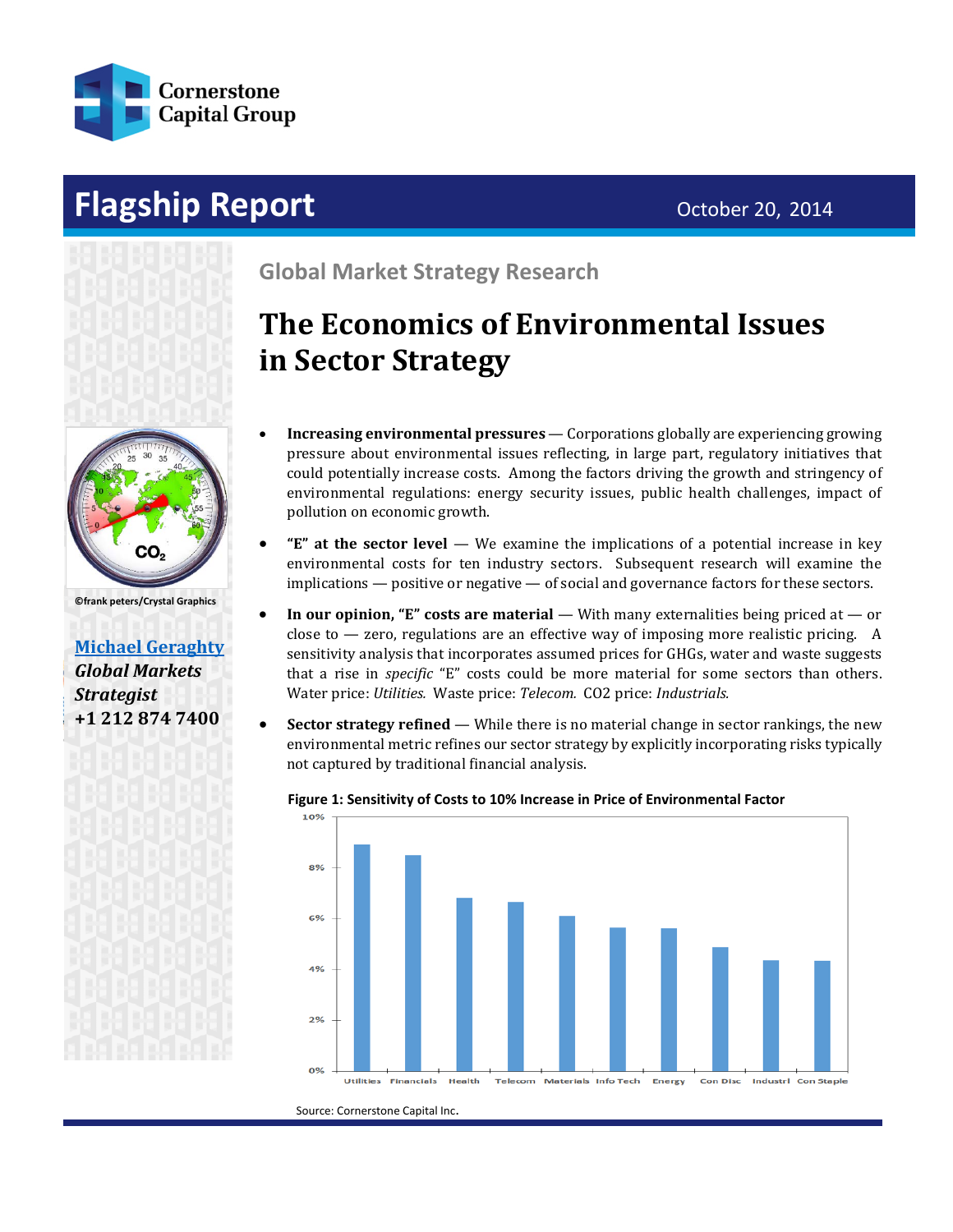### **The Cornerstone Capital Sector Strategy Model**

When we introduced the Cornerstone Capital Regional Strategy model in the April 2014 edition of [The](http://cornerstonecapinc.com/2014/04/introducing-cornerstone-capital-global-markets-regional-equity-strategy-model/)  [Cornerstone Journal of Sustainable Finance & Banking](http://cornerstonecapinc.com/2014/04/introducing-cornerstone-capital-global-markets-regional-equity-strategy-model/) we wrote that:

We start with the assumption that only two things ultimately determine the fair value of equities: earnings and P/E. In the short term, other factors may play a role — e.g., sentiment ("fear" or "greed"), politics (including geopolitical issues), macroeconomic variables (e.g., Central Bank tightening or easing) etc. But, in the long run, we believe it all comes down to earnings and the valuation of those earnings. A number of factors drive valuation multiples at any point in time, including perceptions of corporate governance.

In a subsequent report ("*[Gauging Governance Globally: Macro and Micro Metrics](http://cornerstonecapinc.com/2014/09/gauging-governance-globally/)*," September 15, 2014) our analysis reaffirmed our conviction that systematically analyzing *governance* factors gives insights into *regional* valuations. We concluded that:

• A 10% weight for a factor (i.e., national governance) generating an R-squared of 0.16 with country equity valuations seems intuitively correct.

We now turn our attention to another Environmental, Social & Governance (ESG) factor that we argue is relevant for equities — environmental costs. Our focus is the implications of a potential increase in key environmental costs for *sectors*.

We introduced our *sector* model in the May 2014 edition of [The Cornerstone Journal of Sustainable Finance &](http://cornerstonecapinc.com/2014/05/introducing-cornerstone-capital-global-sector-strategy/)  [Banking](http://cornerstonecapinc.com/2014/05/introducing-cornerstone-capital-global-sector-strategy/) with our focus on the ten GICS in the MSCI All Country World Index (ACWI). This model gives a heavier weight to earnings (75%) than valuation (20%) as compared to the *regional* model, where valuation and earnings are equally weighted. The remaining 5% weight in the *sector* model is allocated to ESG factors; we have been utilizing ESG metrics calculated by MSCI in order to rank sectors by their ESG scores.

When we introduced the sector model we emphasized (as we did with the regional model) that:

• This is a dynamic model, with factors and factor weightings reviewed on a regular basis for relevance.

As we discuss in detail below, we are allocating the *full* 5% weight to environmental factors, with future research likely leading to a material increase in the ESG weight in the *sector* model in order to reflect the significance of various social and governance factors.

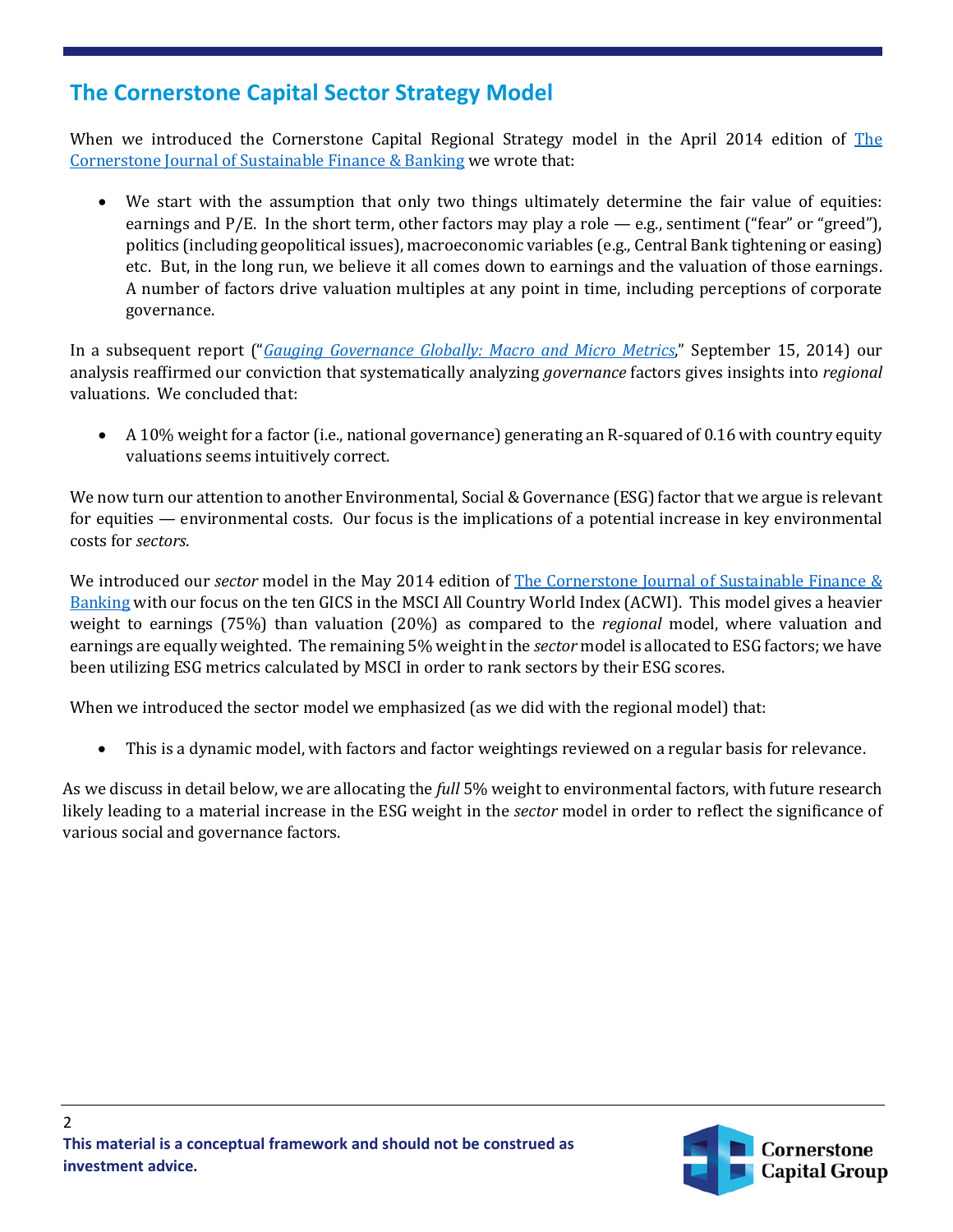# **Global Growth in Environmental Regulations**

Environmental regulations are growing globally, with the majority focused on three specific issues:

- Greenhouse Gas (GHG) emissions
- Water scarcity
- Waste generation

By way of example, the U.K "Companies Act 2006 (Strategic Report and Directors' Report) Regulations 2013" *required* that, as of October 2013, *all* U.K. quoted companies must report on their greenhouse gas emissions as part of their annual Directors' Report. In addition, the European Parliament adopted in April 2014 a directive on disclosure of "Non-Financial Reporting," which will make sustainability reporting — including about environmental matters — *required* of all companies with more than 500 employees beginning 2017. It is estimated that this directive will apply to approximately 6,000 large companies across the European Union.

In the U.S., Figure 2 illustrates that the Environmental Protection Agency (EPA) has introduced 87 major new rules since 1996. Going forward, the EPA has proposed, among other things, changes to regulations that govern the treatment and discharge of power plant wastewaters; it has been estimated that such regulations could cost **American Electric Power's** fleet of coal-fired power plants as much as \$1 billion.





Source: U.S. Government Accountability Office and Cornerstone Capital Inc.

Various factors have been driving the growth and stringency of environmental regulations around the world:

- In Asia, stronger environmental policies are often motivated by *energy security* issues Japan is the world's fifth largest energy consumer, but it is a resource-poor country that imports close to all of its fossil fuel requirements.
- *Public health* challenges can play a factor it has been estimated that poor air quality contributed to 1.2 million premature deaths in China in 2010.
- A growing realization that environmental issues could derail *economic growth* has also become an issue — the World Bank estimated the cost of pollution to China at around 9% of its gross national income.

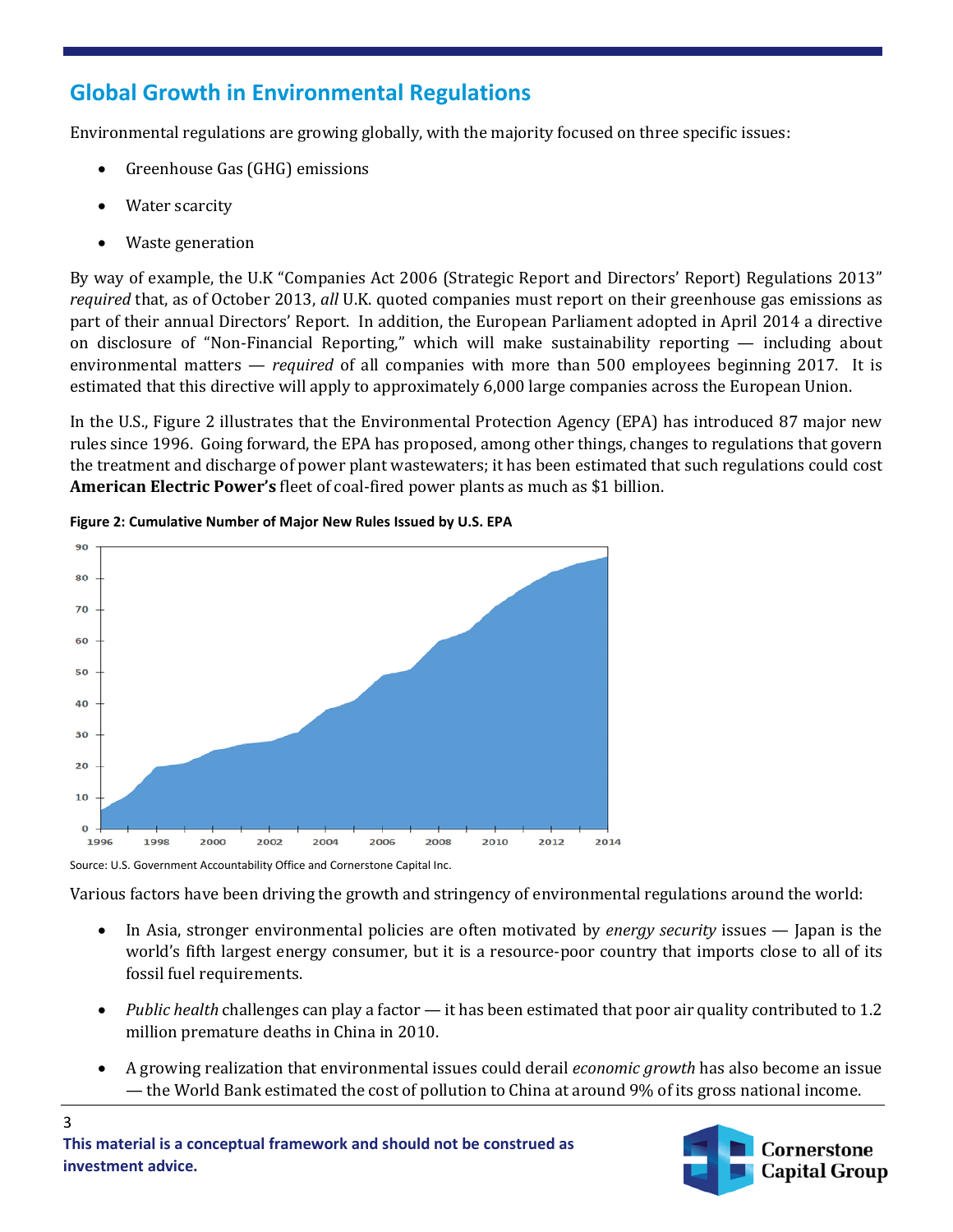Perhaps not surprisingly then, Figure 3 illustrates that executives globally are of the opinion that environmental regulations have become more stringent in recent years, *and* that there is greater enforcement of those regulations.





Source: World Economic Forum, Executive Opinion Survey

In response to these trends, companies in various industries have been trying to pre-empt regulation by grouping together to create voluntary standards regarding environmental and other sustainability issues. Critics argue that some of these industry-led initiatives are driven by self-interest and are nothing more than "greenwashing," although some of the initiatives include participation by advocacy organizations. Industry groups created in recent years include:

- Banking Environment Initiative (BEI)
- Cement Sustainability Initiative (CSI)
- Consumer Goods Forum (CGF)
- Extractives Industry Transparency Initiative (EITI)
- International Council on Mining & Metals (ICMM)
- International Petroleum Industry Environmental Conservation Association (IPIECA)
- Roundtable on Sustainable Palm Oil (RSPO)
- Sustainable Agriculture Initiative (SAI)
- World Business Council for Sustainable Development (WBCSD)

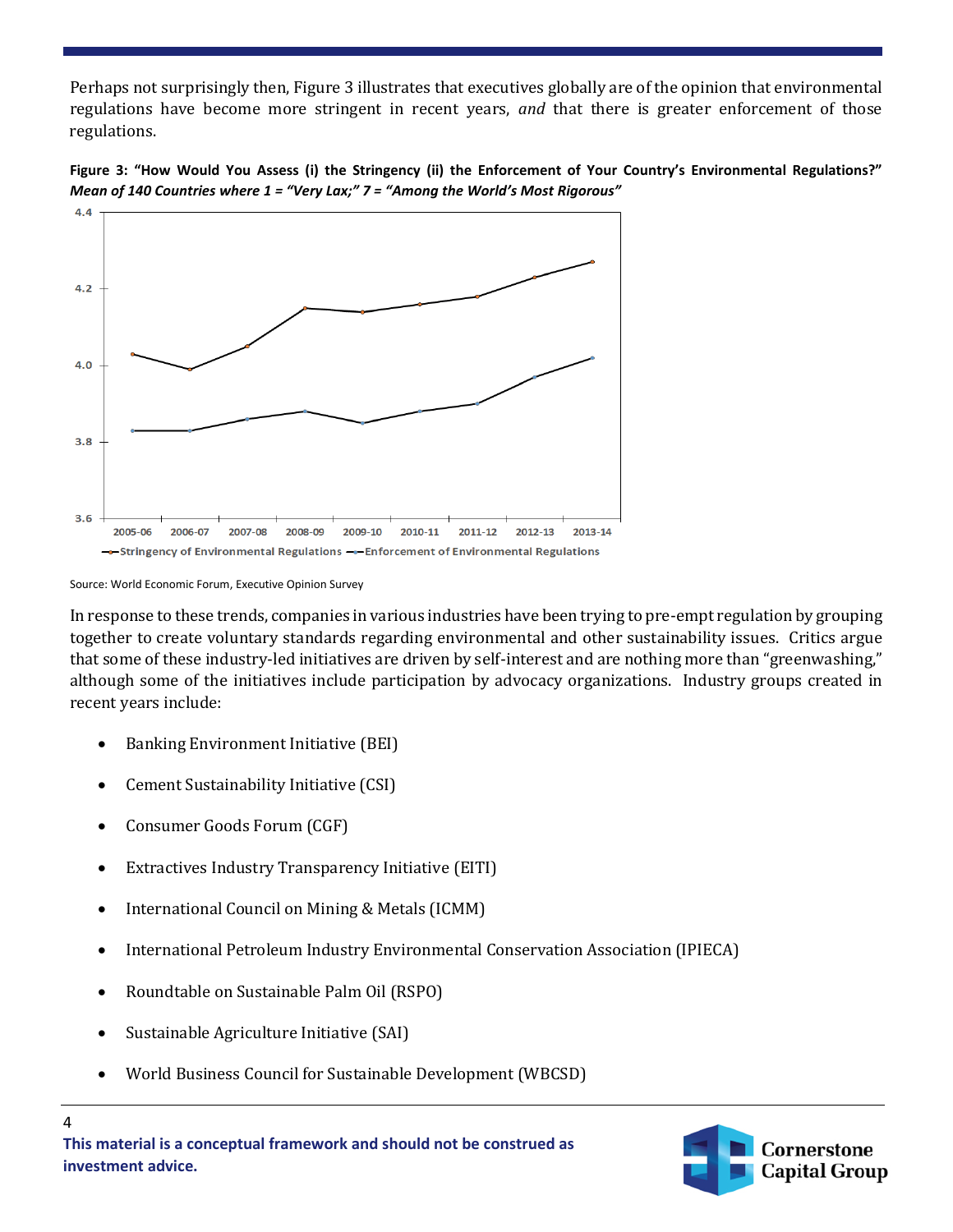# **The Economics of Environmental Issues in Sector Strategy**

In the sections below, we discuss environmental regulations — current, planned or potential. In terms of relating these regulations to sector strategy, we examine the sensitivity of sectors' costs to increases in the "price" of three environmental factors: GHG emissions, water usage and waste discarded.

As a first step, we calculate the significance of the three environmental factors for each sector — Figure 4.

|                                    | GHG (tons) /    |                  | Water $(m3)$ / |                  | Waste (tons) / |
|------------------------------------|-----------------|------------------|----------------|------------------|----------------|
| <b>Sector</b>                      | \$m Sales       | <b>Sector</b>    | \$m Sales      | <b>Sector</b>    | \$m Sales      |
| Utilities                          | 1,558           | Materials        | 187,022        | <b>Materials</b> | 7,573          |
| <b>Materials</b>                   | 667             | Utilities        | 177,690        | Energy           | 304            |
| Energy                             | 358             | Energy           | 10,940         | Utilities        | 73             |
| Industrial                         | 203             | Financials       | 4,186          | Industrial       | 59             |
| Con Staples                        | 63              | Con Staples      | 1,435          | Telecom          | 28             |
| Info Tech                          | 51              | Health           | 1,244          | Con Staples      | 28             |
| <b>Cons Disc</b>                   | 50              | Industrial       | 1,013          | Financials       | 12             |
| Telecom                            | 46              | Info Tech        | 894            | <b>Cons Disc</b> | 9              |
| Health                             | 40              | <b>Cons Disc</b> | 679            | Health           | 5              |
| Financials<br>$\sim$ $\sim$ $\sim$ | 33<br>$-1$ $-1$ | Telecom          | 145            | Info Tech        | 3              |

|  | Figure 4: Environmental Output (GHG Emissions, Waste Discarded) or Input (Water Use) Per \$ Millions of Sales |
|--|---------------------------------------------------------------------------------------------------------------|
|--|---------------------------------------------------------------------------------------------------------------|

Source: Cornerstone Capital Inc., Bloomberg, MSCI

5

In other words, for each \$1 million in sales the Utilities sector generates 1,558 tons of greenhouse gases, the Materials sector uses 187,022 cubic meters of water and the Energy sector produces 304 tons of waste.

Next, we assign a "price" to the three environmental factors.

- *Greenhouse gases:* The price per metric ton of Carbon Dioxide (CO2) is currently around \$14 in the European Union Emissions Trading Scheme (EU ETS) Phase II+III EUA model price.
- *Water:* We use a price of \$1.30 per cubic meters based on a Bloomberg study of average global water prices.
- *Waste:* We use a price of \$54 to treat a metric ton of waste based on a Bloomberg analysis of average landfill prices in the U.S. and Europe.

Using these prices and the data in Figure 4 we calculate the total cost of the environmental factors by sector — Figure 5.

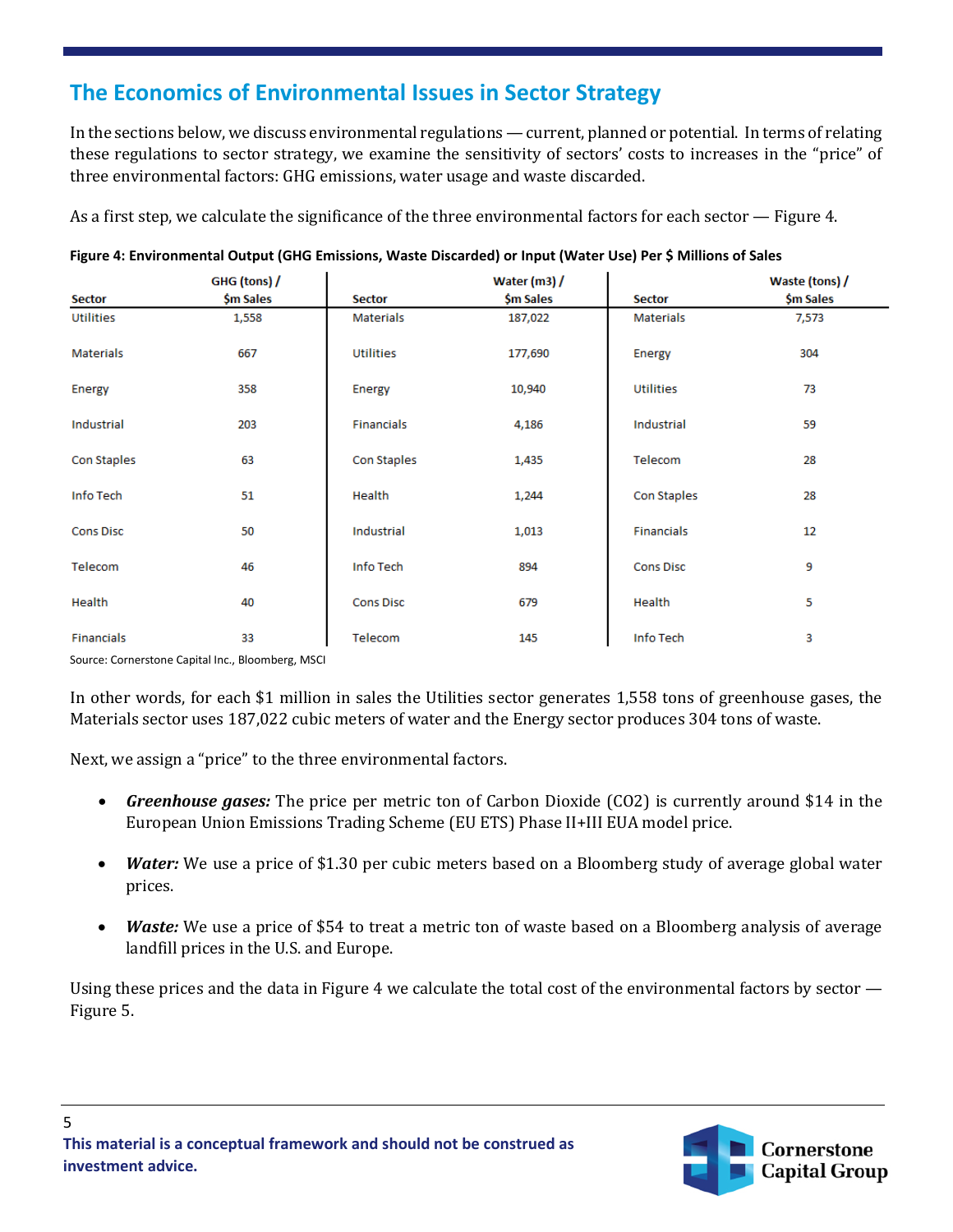#### **Figure 5: Environmental Costs Per \$ Millions of Sales**

|                    | E Cost/   | GHG Cost/ | <b>Water Cost /</b> | <b>Waste Cost /</b> |
|--------------------|-----------|-----------|---------------------|---------------------|
| <b>Sector</b>      | \$m Sales | \$m Sales | \$m Sales           | \$m Sales           |
| <b>Materials</b>   | \$661,534 | \$9,485   | \$243,129           | \$408,919           |
| <b>Utilities</b>   | \$257,115 | \$22,154  | \$230,998           | \$3,964             |
| Energy             | \$35,734  | \$5,094   | \$14,222            | \$16,418            |
| <b>Industrial</b>  | \$7,371   | \$2,885   | \$1,317             | \$3,169             |
| <b>Financials</b>  | \$6,558   | \$469     | \$5,441             | \$648               |
| <b>Con Staples</b> | \$4,272   | \$898     | \$1,865             | \$1,509             |
| Health             | \$2,444   | \$575     | \$1,618             | \$252               |
| Telecom            | \$2,358   | \$653     | \$188               | \$1,517             |
| <b>Cons Disc</b>   | \$2,101   | \$718     | \$883               | \$500               |
| Info Tech          | \$2,035   | \$723     | \$1,162             | \$150               |

Source: Cornerstone Capital Inc., Bloomberg, MSCI

So, for example, the "cost" of the three environmental factors to the Materials sector is \$661,534 for each \$1 million in sales, representing the sum of GHG costs (\$9,485), water costs (\$243,129) and waste costs (\$408,919).

Not surprisingly, the rankings of the *gross* margins implied in Figure 5 roughly coincide with the rankings of the *free cash flow* margins tracked in our sector strategy model (Figure 6), with Materials, Utilities and Energy having relatively low margins, and Info Tech having relatively high margins.





Source: Cornerstone Capital Inc.

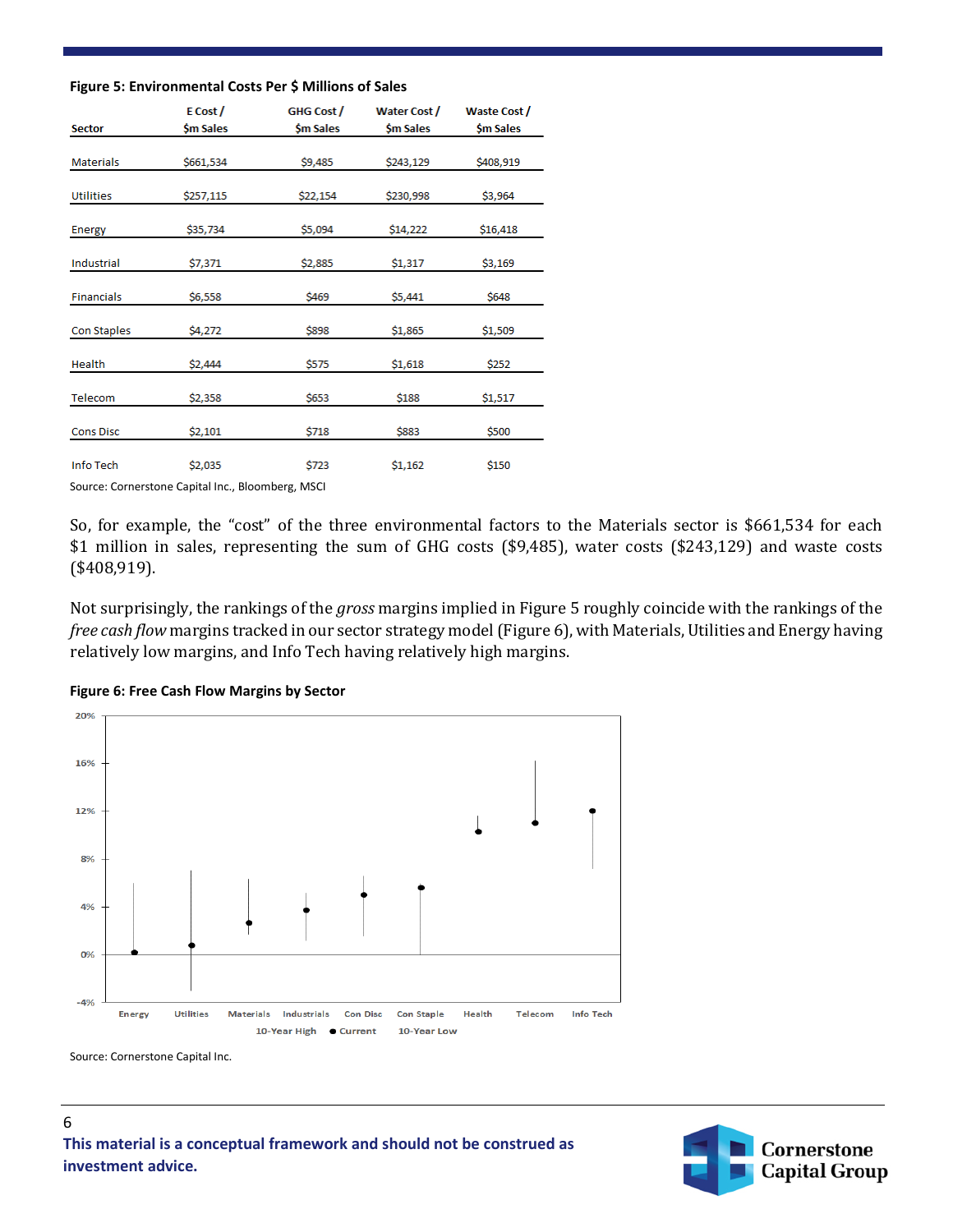Figure 7 gives a breakdown of each sector's environmental cost by source: GHG emissions, water usage and waste discarded.

#### **Figure 7: Breakdown of Environmental Costs by Sector**

|                   |               | <b>GHG Cost</b> | <b>Water Cost</b> | <b>Waste Cost</b> |
|-------------------|---------------|-----------------|-------------------|-------------------|
| <b>Sector</b>     | <b>E</b> Cost | % Total E Cost  | % Total E Cost    | % Total E Cost    |
|                   |               |                 |                   |                   |
| <b>Materials</b>  | 100%          | 1%              | 37%               | 61%               |
|                   |               |                 |                   |                   |
| <b>Utilities</b>  | 100%          | 9%              | 89%               | 2%                |
|                   |               |                 |                   |                   |
| <b>Energy</b>     | 100%          | 20%             | 24%               | 56%               |
|                   |               |                 |                   |                   |
| Industrial        | 100%          | 39%             | 17%               | 44%               |
|                   |               |                 |                   |                   |
| <b>Financials</b> | 100%          | 8%              | 85%               | 7%                |
|                   |               |                 |                   |                   |
| Con Staples       | 100%          | 26%             | 44%               | 30%               |
|                   |               |                 |                   |                   |
| Health            | 100%          | 21%             | 68%               | 11%               |
|                   |               |                 |                   |                   |
| Telecom           | 100%          | 25%             | 9%                | 66%               |
|                   |               |                 |                   |                   |
| <b>Cons Disc</b>  | 100%          | 27%             | 49%               | 24%               |
|                   |               |                 |                   |                   |
| <b>Info Tech</b>  | 100%          | 36%             | 57%               | 8%                |
|                   |               |                 |                   |                   |

Source: Cornerstone Capital Inc., Bloomberg, MSCI

Next, we conduct a sensitivity analysis, and examine the impact on total environmental costs resulting from a 10% increase in the price of *either* (i) GHGs, or (ii) water, or (iii) waste. Figure 8 ranks the sectors in terms of the increase in *total* environmental costs resulting from a 10% increase in *one* of the three environmental factors.

| Figure 8: Sensitivity of Costs to 10% Increase in Price of Environmental Factor |  |  |  |  |
|---------------------------------------------------------------------------------|--|--|--|--|
|---------------------------------------------------------------------------------|--|--|--|--|

|                   | <b>Total E Cost Change:</b> |                   | <b>Total E Cost Change:</b> |                  | <b>Total E Cost Change:</b> |
|-------------------|-----------------------------|-------------------|-----------------------------|------------------|-----------------------------|
| <b>Sector</b>     | 10% GHG Price Increase      | <b>Sector</b>     | 10% Water Price Increase    | <b>Sector</b>    | 10% Waste Price Increase    |
| Industrial        | 4%                          | Utilities         | 9%                          | Telecom          | 7%                          |
| Info Tech         | 4%                          | <b>Financials</b> | 9%)                         | Materials        | 6%                          |
| <b>Cons Disc</b>  | 3%                          | Health            | 7%                          | Energy           | 6%                          |
| Con Staples       | 3%                          | Info Tech         | 6%)                         | Industrial       | 4%                          |
| Telecom           | 2%                          | <b>Cons Disc</b>  | 5%)                         | Con Staples      | 3%                          |
| Health            | 2%                          | Con Staples       | 4%                          | <b>Cons Disc</b> | 2%                          |
| <b>Energy</b>     | 2%                          | <b>Materials</b>  | 4%                          | Health           | 1%                          |
| <b>Utilities</b>  | 1%                          | Energy            | 2%                          | Info Tech        | 1%                          |
| <b>Financials</b> | 1%                          | Industrial        | 2%                          | Financials       | 1%                          |
| <b>Materials</b>  | 0%                          | Telecom           | 1%                          | Utilities        | 0%                          |

7

**This material is a conceptual framework and should not be construed as investment advice.**

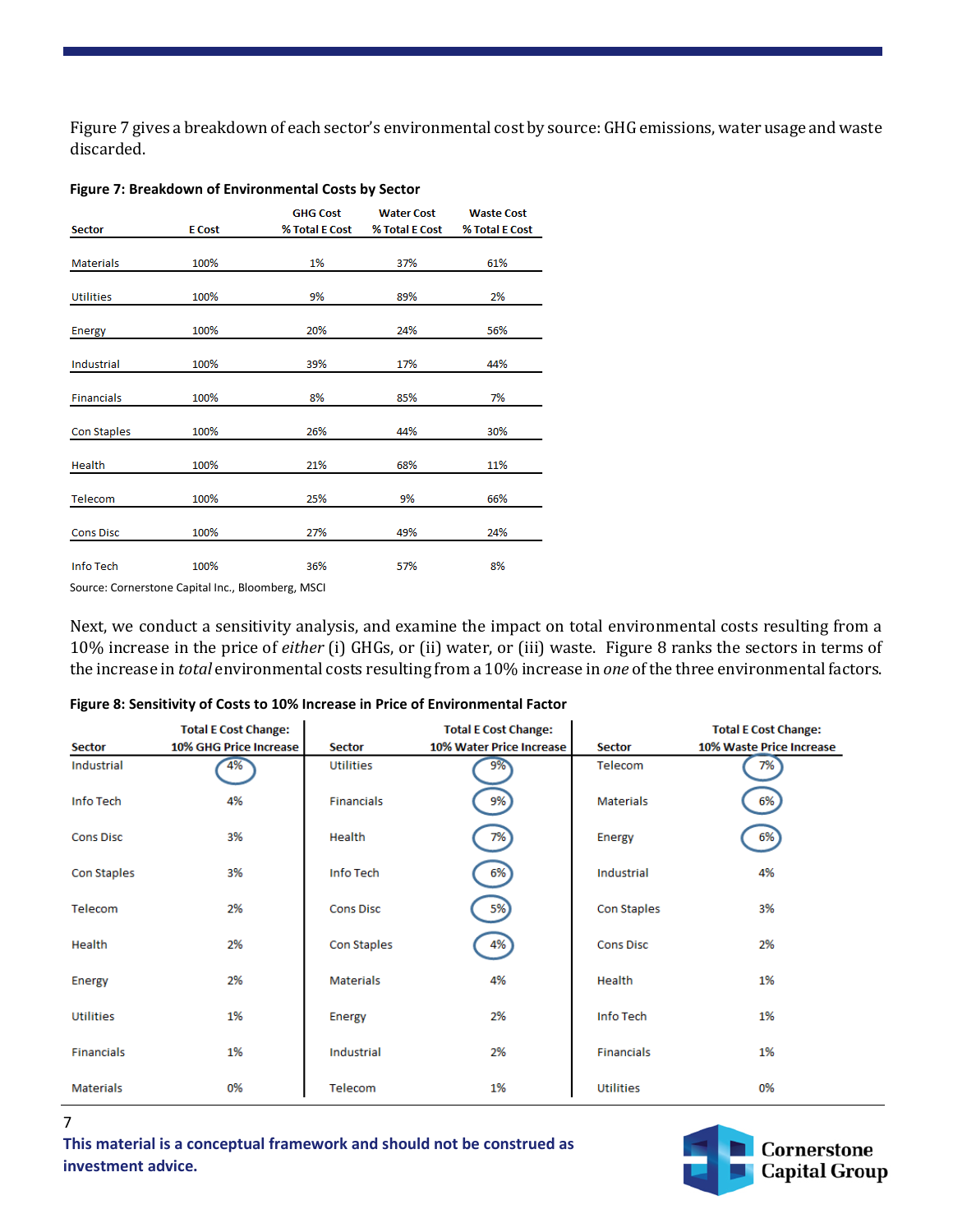Source: Cornerstone Capital Inc., Bloomberg, MSCI

Note that this simple sensitivity analysis implies linearity. So, for example, a 10% increase in GHG prices results in a 4% increase in costs in the Industrial sector; a 20% increase in GHG prices (i.e., a doubling) would result in an 8% increase in environmental costs; a 30% increase in prices (i.e., a further 50% increase) would result in a 12% increase in costs.

Finally, for each sector, we identify the greatest potential increase in costs resulting from a 10% increase in *any one* of the three environmental factors — Figure 9. So, for example, a 10% increase in water prices would result in a 9% increase in costs in the Utilities sector, but only a 4% rise in costs in the Consumer Staples sector.

| <b>Sector</b>     | <b>Total E Cost Change</b> | Cause                       |
|-------------------|----------------------------|-----------------------------|
| <b>Utilities</b>  | 9%                         | Water 10% Increase in Price |
| <b>Financials</b> | 9%                         | Water 10% Increase in Price |
| Health            | 7%                         | Water 10% Increase in Price |
| Telecom           | 7%                         | Waste 10% Increase in Price |
| <b>Materials</b>  | 6%                         | Waste 10% Increase in Price |
| Info Tech         | 6%                         | Water 10% Increase in Price |
| <b>Energy</b>     | 6%                         | Waste 10% Increase in Price |
| <b>Con Disc</b>   | 5%                         | Water 10% Increase in Price |
| Industrial        | 4%                         | GHG 10% Increase in Price   |
| Con Staple        | 4%                         | Water 10% Increase in Price |

|  |  | Figure 9: Biggest Cost Change Resulting from 10% Increase in Price of a Specific Environmental Factor |  |
|--|--|-------------------------------------------------------------------------------------------------------|--|
|  |  |                                                                                                       |  |

Source: Cornerstone Capital Inc., Bloomberg, MSCI

8

It's important to bear in mind that Figure 8 and Figure 9 *reflect a sensitivity analysis.* So while a 10% increase in water prices would result in a 9% in environmental costs in the Financials sector, *environmental factors in aggregate are of much more significance* in the Materials (\$661,534 costs per \$1 million of sales) and Utilities (\$257,115) sectors than they are in Financials (\$6,558).

Figure 9 also illustrates that a rise in *specific* "E" costs could be more significant for some sectors than others:

• *Water prices:* A 10% increase in water prices would result in a 9% increase in costs in the *Utilities* sector.

Water usage is the total amount of water used to support a company's operational processes. (Specifically, it is the sum of all water withdraws for process water and cooling water, and all water retained by company facilities through recycling.) In the Utilities sector, electricity production is a water-intensive activity. While hydroelectric plants use water to make electricity directly, most other power production technologies — coal, natural gas, nuclear, and some types of renewable energy, e.g. biomass — use water to cool the steam that spins electricity-generating turbines. It is estimated by the U.S. Geological Survey that around 40% of all freshwater withdrawals in the U.S. are for thermoelectric power production, with the primary use being for cooling purposes.

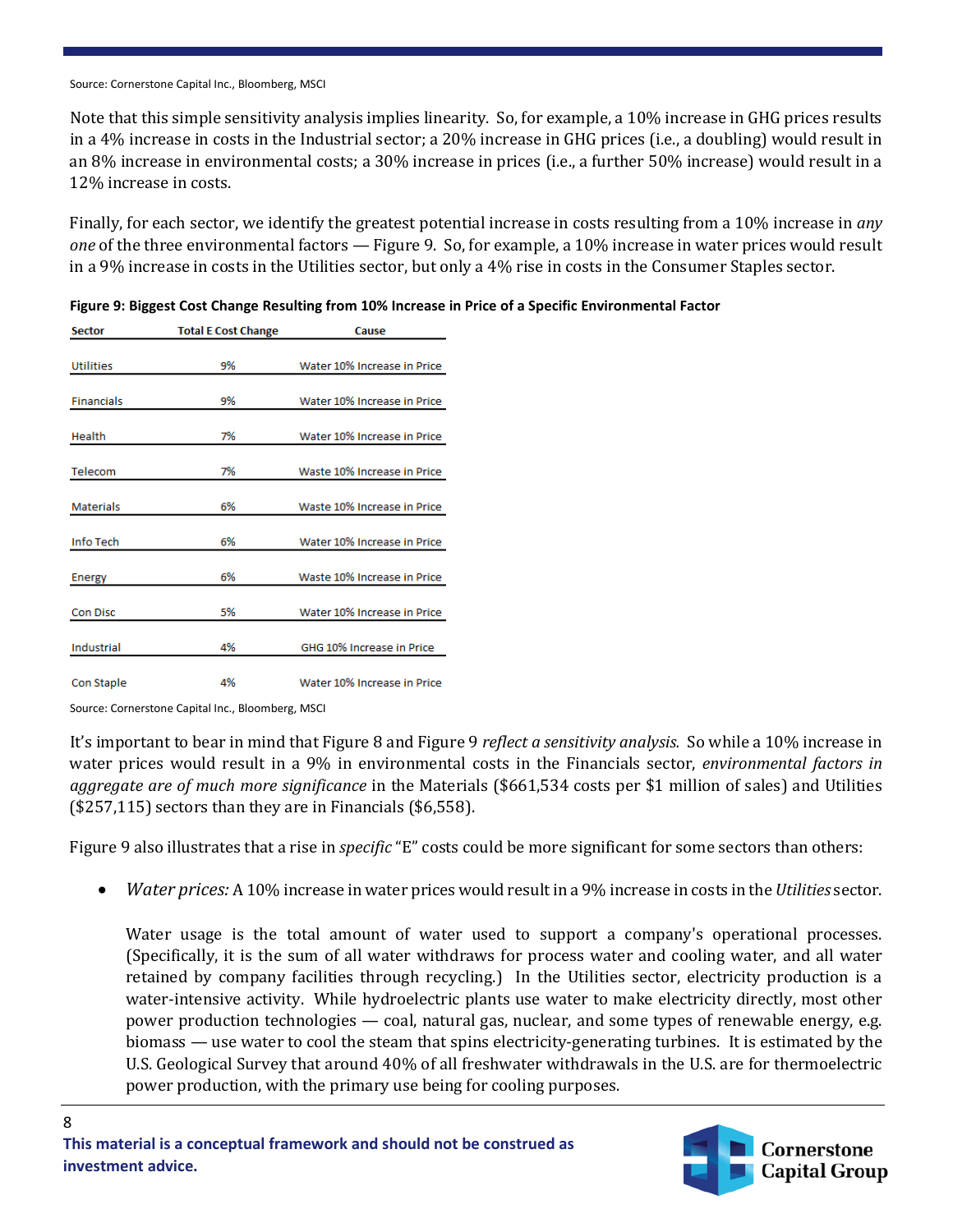• *Waste prices:* A 10% increase in waste prices would result in a 7% increase in costs in the *Telecom* sector.

"Waste" is materials discarded by a company, both hazardous and non-hazardous. In the Telecom sector, it's estimated that there will be 396 million unused mobile devices in the U.S. by the end of 2014, some of which could potentially end up in landfills where they might release toxins into the environment.

• *GHG prices:* A 10% increase in CO2 prices would result in a 4% increase in costs in the *Industrials* sector.

Total GHG emissions equal the total of company Scope 1 and Scope 2 emissions. Scope 1 emissions are *direct* GHG emissions from sources that are owned or operated by the company. (Sources include combustion facilities, company owned or operated transportation, and physical or chemical processes.) Scope 2 emissions are *indirect* GHG emissions that are caused by the company through the consumption of imported heat, electricity, cooling, or steam. In 2012, *direct* GHG emissions from the Industrials sector accounted for approximately 20% of total U.S. GHGs emissions, making it the third largest contributor to U.S. GHG emissions, after the Electricity and Transportation sectors. If *both direct and indirect* emissions associated with electricity use are included, the Industrials sector's share of total U.S. GHG emissions in 2012 was 28%, making it the second largest contributor of GHG of any sector, just after transportation.

Figure 10 replicates Figure 9 in chart form, and illustrates how we rank the sectors in terms of their exposure to environmental factors.



**Figure 10: Sensitivity of Costs to 10% Increase in Price of Environmental Factor** *Greatest Sensitivity to Price of GHGs or Waste or Water*

Source Cornerstone Capital Inc.

9

Our sector model assigns a 75% weight to earnings, a 20% weight to valuation and a 5% weight to ESG factors. We are allocating the *full* 5% weight to the environmental factors reflected in Figure 9 and Figure 10. By this methodology, the Utilities sector is ranked "most impacted" and Consumer Staples is ranked "least impacted," reflecting the sensitivity of the sectors' costs to environmental factors.

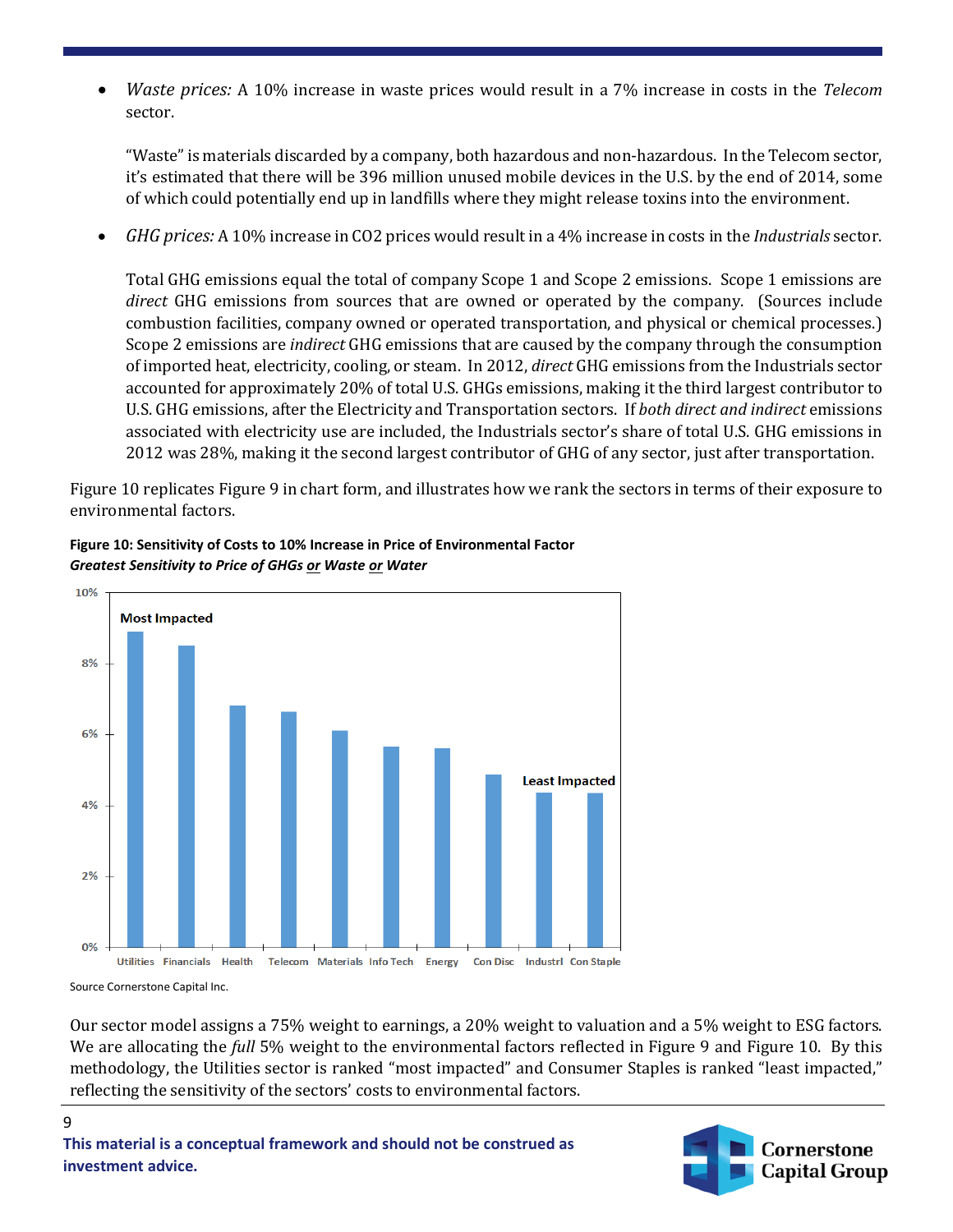Figure 11 illustrates our sector rankings after incorporating the new environmental metric. There is no material change in the rankings — the over- and under-weights remain the same. However, *we have moved the ESG column to the earnings section of the matrix in order to emphasize the potential impact that higher environmental costs could have on sectors' earnings.*



| <b>Sector</b>       | <b>Recommendation</b> | <b>Valuation</b><br>(Relative) | <b>Earnings</b><br><b>Momentum</b> | <b>Earnings</b><br><b>Revisions</b> | <b>Margins</b><br>(Relative) | <b>Share</b><br><b>Buybacks</b> | <b>Environmental</b><br>(Relative) |
|---------------------|-----------------------|--------------------------------|------------------------------------|-------------------------------------|------------------------------|---------------------------------|------------------------------------|
| <b>Health Care</b>  | <b>Overweight</b>     | <b>Negative</b>                | <b>Positive</b>                    | <b>Positive</b>                     | <b>Positive</b>              | <b>Negative</b>                 | <b>Negative</b>                    |
| <b>Info Tech</b>    | <b>Overweight</b>     | <b>Positive</b>                | <b>Positive</b>                    | <b>Negative</b>                     | <b>Positive</b>              | <b>Negative</b>                 | <b>Neutral</b>                     |
| <b>Cons Disc</b>    | <b>Neutral</b>        | <b>Neutral</b>                 | <b>Positive</b>                    | <b>Negative</b>                     | <b>Neutral</b>               | <b>Positive</b>                 | <b>Positive</b>                    |
| <b>Financials</b>   | <b>Neutral</b>        | <b>Positive</b>                | <b>Neutral</b>                     | <b>Positive</b>                     | <b>Neutral</b>               | <b>Negative</b>                 | <b>Negative</b>                    |
| <b>Industrials</b>  | <b>Neutral</b>        | <b>Positive</b>                | <b>Neutral</b>                     | <b>Negative</b>                     | <b>Negative</b>              | <b>Negative</b>                 | <b>Positive</b>                    |
| <b>Cons Staples</b> | <b>Neutral</b>        | <b>Neutral</b>                 | <b>Neutral</b>                     | <b>Negative</b>                     | <b>Neutral</b>               | <b>Positive</b>                 | <b>Positive</b>                    |
| <b>Telecom</b>      | <b>Neutral</b>        | <b>Neutral</b>                 | <b>Negative</b>                    | <b>Negative</b>                     | <b>Positive</b>              | <b>Negative</b>                 | <b>Neutral</b>                     |
| <b>Utilities</b>    | <b>Underweight</b>    | <b>Negative</b>                | <b>Neutral</b>                     | <b>Negative</b>                     | <b>Negative</b>              | <b>Negative</b>                 | <b>Negative</b>                    |
| <b>Materials</b>    | <b>Underweight</b>    | <b>Neutral</b>                 | <b>Negative</b>                    | <b>Negative</b>                     | <b>Neutral</b>               | <b>Negative</b>                 | <b>Neutral</b>                     |
| <b>Energy</b>       | <b>Underweight</b>    | <b>Negative</b>                | <b>Negative</b>                    | <b>Negative</b>                     | <b>Negative</b>              | <b>Negative</b>                 | <b>Neutral</b>                     |

*Source: Cornerstone Capital Inc.*

Finally, as noted above, while we are allocating the *full* 5% ESG allocation to environmental factors, future research will likely lead to a *material increase* in the sector model's ESG weight in order to reflect the significance of various social and governance factors.

Figure 12 lists companies mentioned in this report that seem to have exposure to some of the environmental issues that we discuss.

| <b>Ticker</b>   | <b>Name</b>                     | <b>Comment</b>                     | <b>Ticker</b>  | <b>Name</b>                   | <b>Comment</b>                     |
|-----------------|---------------------------------|------------------------------------|----------------|-------------------------------|------------------------------------|
| <b>AKZO NA</b>  | <b>Akzo Nobel</b>               | Internal price on carbon           | <b>XOM US</b>  | <b>Exxon Mobil Corp</b>       | Internal price on carbon           |
| <b>AEE US</b>   | Ameren Corp                     | Internal price on carbon           | GOOG US        | Google Inc.                   | Internal price on carbon           |
| AEP US          | <b>American Electric Power</b>  | Vulnerable to water regulations    | MSLH LN        | <b>Marshalls PLC</b>          | Internal price on carbon           |
| BG/LN           | <b>BG Group PLC</b>             | <b>Environmental controversies</b> | <b>NESN VX</b> | Nestlé SA                     | <b>Environmental controversies</b> |
| BP/LN           | <b>BP PLC</b>                   | Internal price on carbon           | <b>PNN LN</b>  | <b>Pennon Group PLC</b>       | Internal price on carbon           |
| <b>BRFS3 BZ</b> | <b>BRF SA</b>                   | Internal price on carbon           | <b>RDSA LN</b> | <b>Royal Dutch Shell PLC</b>  | <b>Environmental controversies</b> |
| <b>BSY LN</b>   | <b>British Sky Broadcasting</b> | Internal price on carbon           | <b>RDSA LN</b> | <b>Royal Dutch Shell PLC</b>  | Internal price on carbon           |
| <b>CNE LN</b>   | <b>Cairn Energy PLC</b>         | Internal price on carbon           | <b>TCK US</b>  | <b>Teck Resources Limited</b> | Internal price on carbon           |
| <b>CVE US</b>   | Cenovus Energy Inc              | Internal price on carbon           | <b>TD CN</b>   | Toronto-Dominion Bank         | Internal price on carbon           |
| <b>CVX US</b>   | Chevron                         | <b>Environmental controversies</b> | <b>FP FP</b>   | <b>Total SA</b>               | <b>Environmental controversies</b> |
| <b>COP US</b>   | <b>ConocoPhillips</b>           | Internal price on carbon           | <b>TA CN</b>   | <b>TransAlta Corp</b>         | Internal price on carbon           |
| <b>DVN US</b>   | Devon Energy Corp               | Internal price on carbon           | <b>DISUS</b>   | <b>Walt Disney Co</b>         | Internal price on carbon           |
| <b>ECA US</b>   | <b>Encana Corp</b>              | Internal price on carbon           | <b>WBC AU</b>  | <b>Westpac Banking Corp</b>   | Internal price on carbon           |
| ENI IM          | Eni SpA                         | <b>Environmental controversies</b> | <b>XEL US</b>  | Xcel Energy Inc.              | Internal price on carbon           |

#### **Figure 12: Companies Mentioned in This Report**

*Source: Cornerstone Capital Inc.*

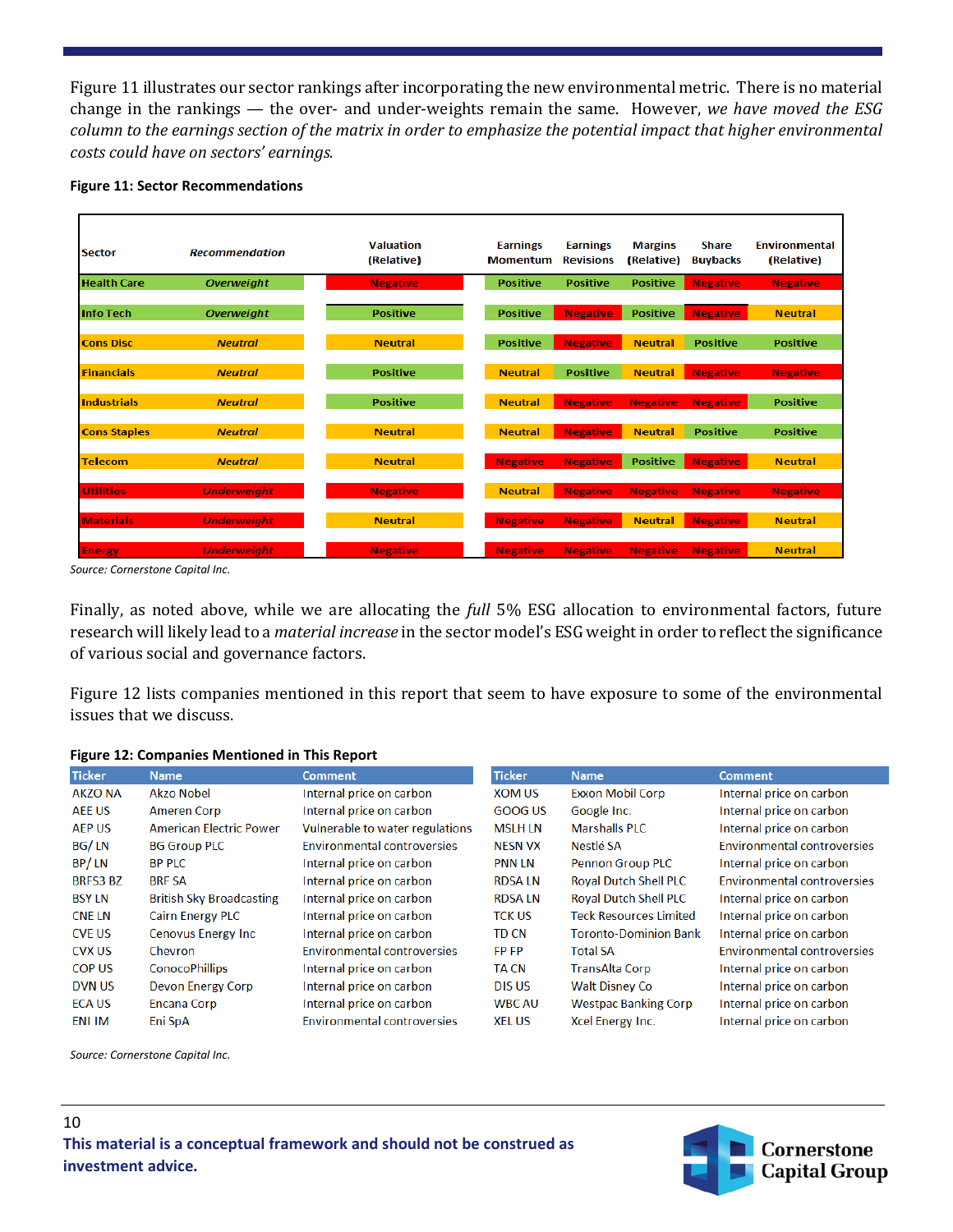### **Growing Environmental Pressures**

We discussed above factors that have been driving the growth and stringency of environmental regulations around the world. They include (i) energy security issues, (ii) public health challenges and (iii) the impact of environmental issues (e.g., pollution) on economic growth.

In addition to official regulations, pressure on corporations about environmental issues has been increasing for other reasons too. So, for example, the *OECD Guidelines for Multinational Enterprises* (adopted by the OECD in 1976 and last revised 2011) are a globally accepted set of recommended standards covering a number of areas, including the environment. The *OECD Guidelines* have gained significant attention in recent years, are global in scope, command official state level cooperation *and have grievance systems.*

Since 2001, over 175 complaints have been filed via the OECD complaint mechanism against multinationals, including allegations of environmental harm. So, for example, in 2013 **British Gas, Chevron** and **ENI** were the subject of complaints pertaining to environmental issues. Over 200 non-governmental organizations (NGOs) including Friends of the Earth and World Wildlife Fund — have used the OECD complaint mechanism. The number of NGOs has increased markedly in recent years — Figure 13 illustrates that almost 4,000 NGOs currently have consultative status with the United Nations.





Source: UN Economic and Social Council

In addition to complaints to the OECD, NGOs have also employed other tactics. So, for example, reflecting activism by the WWF and other environmental NGOs, oil companies **ENI** and **Total** dropped plans to drill in Africa's Virunga National Park, which has UNESCO World Heritage status. Similarly, following intense environmental NGO campaigning, **Royal Dutch Shell** agreed not to explore within any natural World Heritage sites.

It's also noteworthy that **Nestlé** suspended sourcing palm oil from an Indonesian supplier that was accused by Greenpeace in a social media campaign of unsustainable forest clearing. The rise of social media (Facebook, Twitter, etc.) means that anyone with an agenda (environmental or otherwise) can use social mobilizations to exert pressure on corporations and regulators.

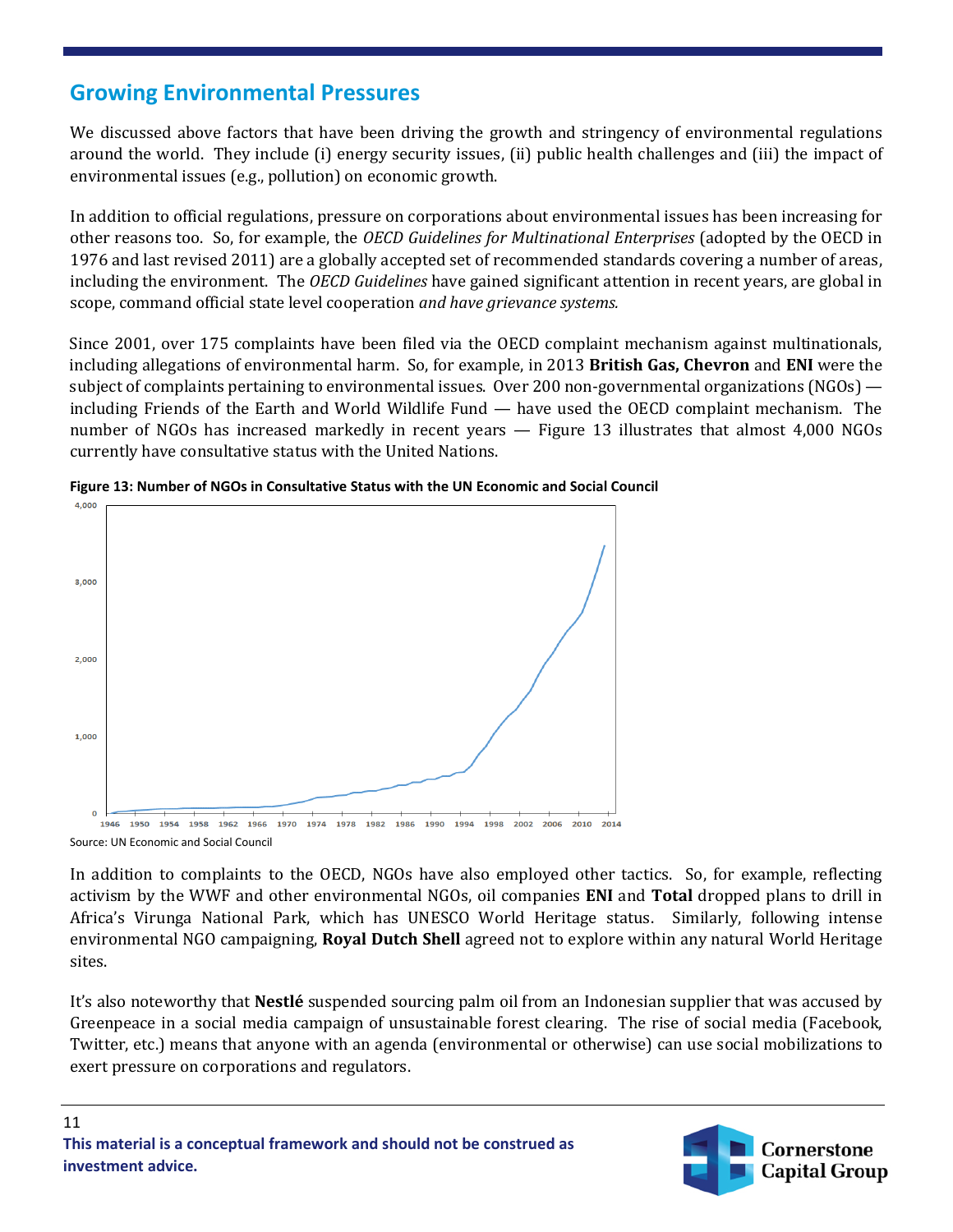### **The Regulation of GHG Emissions**

A recent report<sup>[1](#page-11-0)</sup> observed that:

• 2013 was a period of transition in global climate diplomacy. The international negotiations are slowly gearing up towards the crucial 2015 Conference of the Parties/Meeting of the Parties in Paris. Among developed countries, U.S. President Barack Obama raised the bar when he promised to "respond to the threat of climate change" in his inaugural State of the Union address after his reelection, and subsequently published a Climate Action Plan. With the worst of the economic crisis over, the European Union began to focus again on climate policy and its climate objectives beyond 2020.

To be sure, *national* achievements are often also supported and, in some cases, surpassed by the legislation produced by *states* and *provinces* — the U.S. and Canada are cases in point. Similarly, *within* the European Union, some countries have been much more aggressive than others in trying to reduce GHG emissions. So, for example, Germany's *Energiewende* (energy revolution) is a trillion-euro plan to wean the country off nuclear and fossil fuels by midcentury, and is a top domestic priority of Chancellor Angela Merkel.

It was estimated in the aforementioned report that nearly 88 percent of current GHG emissions are covered by climate legislation in 66 countries. In recent years, emerging economies have passed climate change laws and regulations at a faster pace than developed countries. That said, a key point is:

• *The number of climate laws and policies is not a perfect indicator of a country's commitment to climate action* and is only loosely correlated with climate change ambition…In addition, there are issues of context and comparability: a given law or policy in one country does not necessarily have the same impact as it would in another [italics added].

So, for example, the U.S. Clean Air Act is *included* in the climate change legislation list of 66 countries because "following the 'endangerment finding,' the EPA is now required to regulate gases for their GHG potential under the Clean Air Act." However, in the scheme of things, the fact that the U.S., a relatively large GHG emitter, does *not* actually have a comprehensive *national* GHG policy is of more significance than South Africa's ambitious national schemes, given that South Africa accounts for only about 1% of global GHG emissions — Figure 14.

|                           |                               | Clean                        |                              |                              |                               |                  |
|---------------------------|-------------------------------|------------------------------|------------------------------|------------------------------|-------------------------------|------------------|
|                           |                               | Energy                       | <b>Energy Efficiency</b>     |                              | Transport                     |                  |
|                           |                               |                              | Appliance                    | Energy                       | Vehicle                       | Percent          |
|                           | Carbon                        | <b>Renewables</b>            | and Building                 | Efficiency                   | Performance                   | of Global        |
| Country                   | Pricing                       | Target                       | <b>Standards</b>             | <b>Obligation</b>            | <b>Standards</b>              | <b>Emissions</b> |
| Brazil                    | Committed/Under Consideration | National Action In Place     | National Action In Place     | National Action In Place     |                               | 2.7%             |
| Canada                    | Sub-National Action In Place  | National Action In Place     | National Action In Place     |                              | National Action In Place      | 2.0%             |
| China                     | Sub-National Action In Place  | National Action In Place     | National Action In Place     |                              | National Action In Place      | 19.1%            |
| <b>European Union</b>     | National Action In Place      | National Action In Place     | National Action In Place     | Sub-National Action In Place | National Action In Place      | 13.4%            |
| India                     | National Action In Place      | National Action In Place     | National Action In Place     | National Action In Place     | Committed/Under Consideration | 4.9%             |
| Indonesia                 |                               | National Action In Place     | National Action In Place     |                              |                               | 1.5%             |
| Japan                     | National Action In Place      | National Action In Place     | National Action In Place     |                              | National Action In Place      | 3.6%             |
| <b>Mexico</b>             | Committed/Under Consideration | National Action In Place     | National Action In Place     |                              | Committed/Under Consideration | 1.7%             |
| <b>Republic of Korea</b>  | Committed/Under Consideration | National Action In Place     | National Action In Place     |                              | National Action In Place      | 1.5%             |
| <b>Russian Federation</b> |                               | National Action In Place     | National Action In Place     |                              |                               | 5.2%             |
| <b>South Africa</b>       | Committed/Under Consideration | National Action In Place     | National Action In Place     | National Action In Place     |                               | 1.1%             |
| <b>United States</b>      | Sub-National Action In Place  | Sub-National Action In Place | Sub-National Action In Place | Sub-National Action In Place | National Action In Place      | 18.3%            |

Source: Government of Australia Department of the Environment, Cornerstone Capital Inc.

<span id="page-11-0"></span><sup>1</sup> *GLOBE Climate Legislation Study,* 2014

l

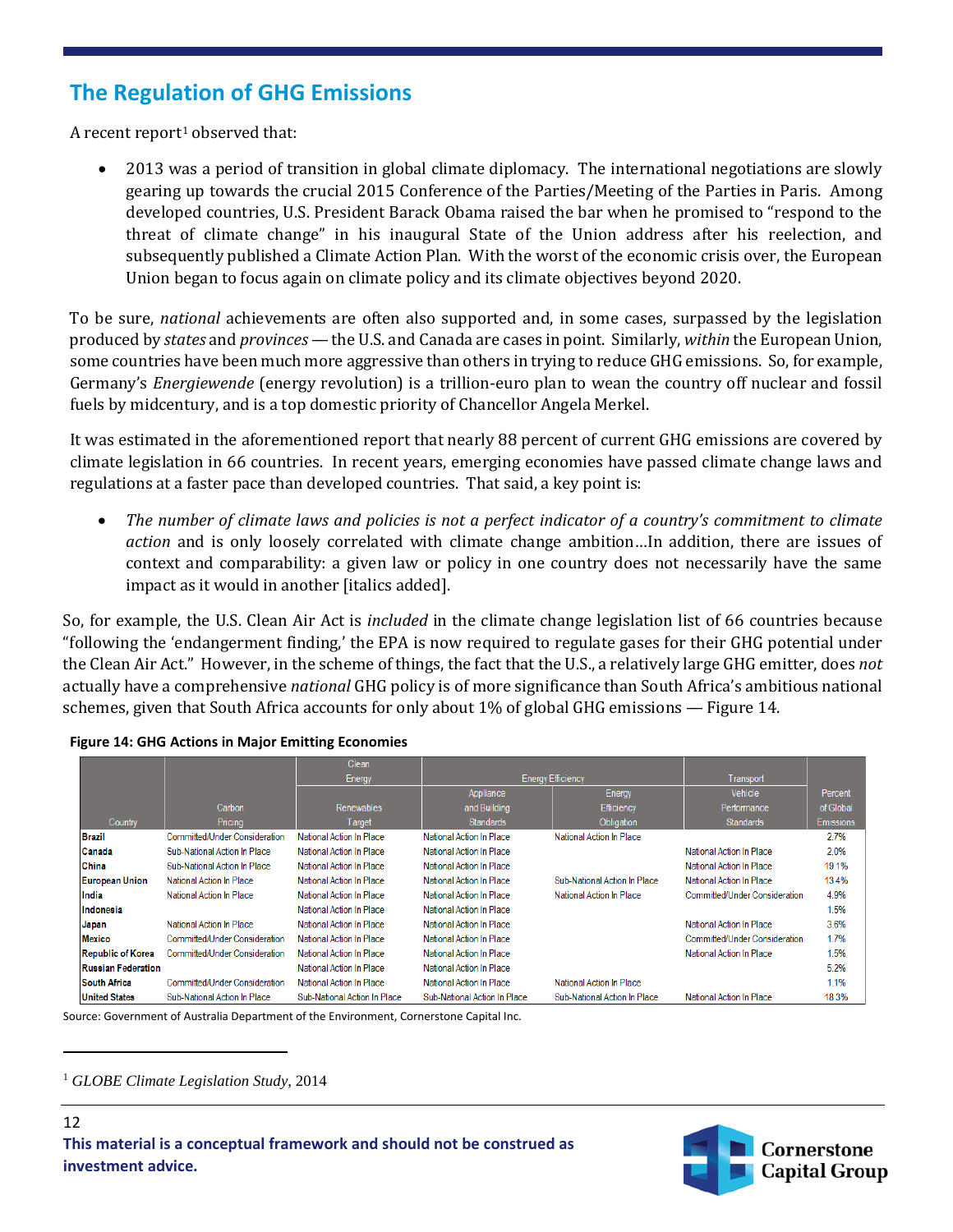Even still, major companies worldwide are either already experiencing higher costs associated with environmental regulations, or are making plans that assume higher costs:

- Because of Germany's *Energiewende,* average electricity prices for companies have jumped 60% over the past five years reflecting costs passed along as part of government subsidies of renewable energy producers. Electricity prices are now more than double those in the U.S.
- A recent report<sup>2</sup> from the CDP highlighted that 150 major corporations around the world are using an internal price on carbon in anticipation of being taxed on their carbon emissions. Figure 15 lists the internal carbon price of some of those companies.

| <b>Company</b>                     | Country               | Price (US\$) |
|------------------------------------|-----------------------|--------------|
| <b>Pennon Group</b>                | <b>United Kingdom</b> | \$84-\$324   |
| <b>Exxon Mobil Corporation</b>     | U.S.                  | \$60-\$80    |
| <b>AkzoNobel</b>                   | <b>Netherlands</b>    | \$65         |
| <b>Teck Resources Limited</b>      | Canada                | \$30-\$60    |
| <b>Encana Corporation</b>          | U.S.                  | \$10-\$80    |
| <b>Cenovus Energy Inc</b>          | Canada                | \$15-\$65    |
| <b>BP</b>                          | United Kingdom        | \$40         |
| <b>Royal Dutch Shell</b>           | <b>Netherlands</b>    | \$40         |
| <b>Ameren Corporation</b>          | U.S.                  | \$30         |
| <b>Cairn Energy</b>                | United Kingdom        | \$30         |
| <b>ConocoPhillips</b>              | U.S.                  | \$8-\$46     |
| <b>Mars</b>                        | U.S.                  | \$20-30      |
| <b>Xcel Energy Inc.</b>            | U.S.                  | \$20         |
| <b>British Sky Broadcasting</b>    | <b>United Kingdom</b> | \$19         |
| <b>Marshalls</b>                   | <b>United Kingdom</b> | \$19         |
| <b>TransAlta Corporation</b>       | Canada                | \$15-\$23    |
| <b>Walt Disney Company</b>         | U.S.                  | \$10-\$20    |
| <b>Devon Energy Corporation</b>    | U.S.                  | \$15         |
| Google Inc.                        | <b>U.S.</b>           | \$14         |
| <b>TD Bank Group</b>               | Canada                | \$10         |
| <b>Westpac Banking Corporation</b> | Australia             | \$10         |
| <b>BRF S.A.</b>                    | <b>Brazil</b>         | \$7          |

**Figure 15: Internal Price of Carbon Assumption** *Ranked by Price Assumption from Highest-to-Lowest*

Source: CDP

 $\overline{\phantom{a}}$ 



<span id="page-12-0"></span><sup>&</sup>lt;sup>2</sup> "Global Corporate Use of Carbon Pricing — Disclosures to Investors," September 2014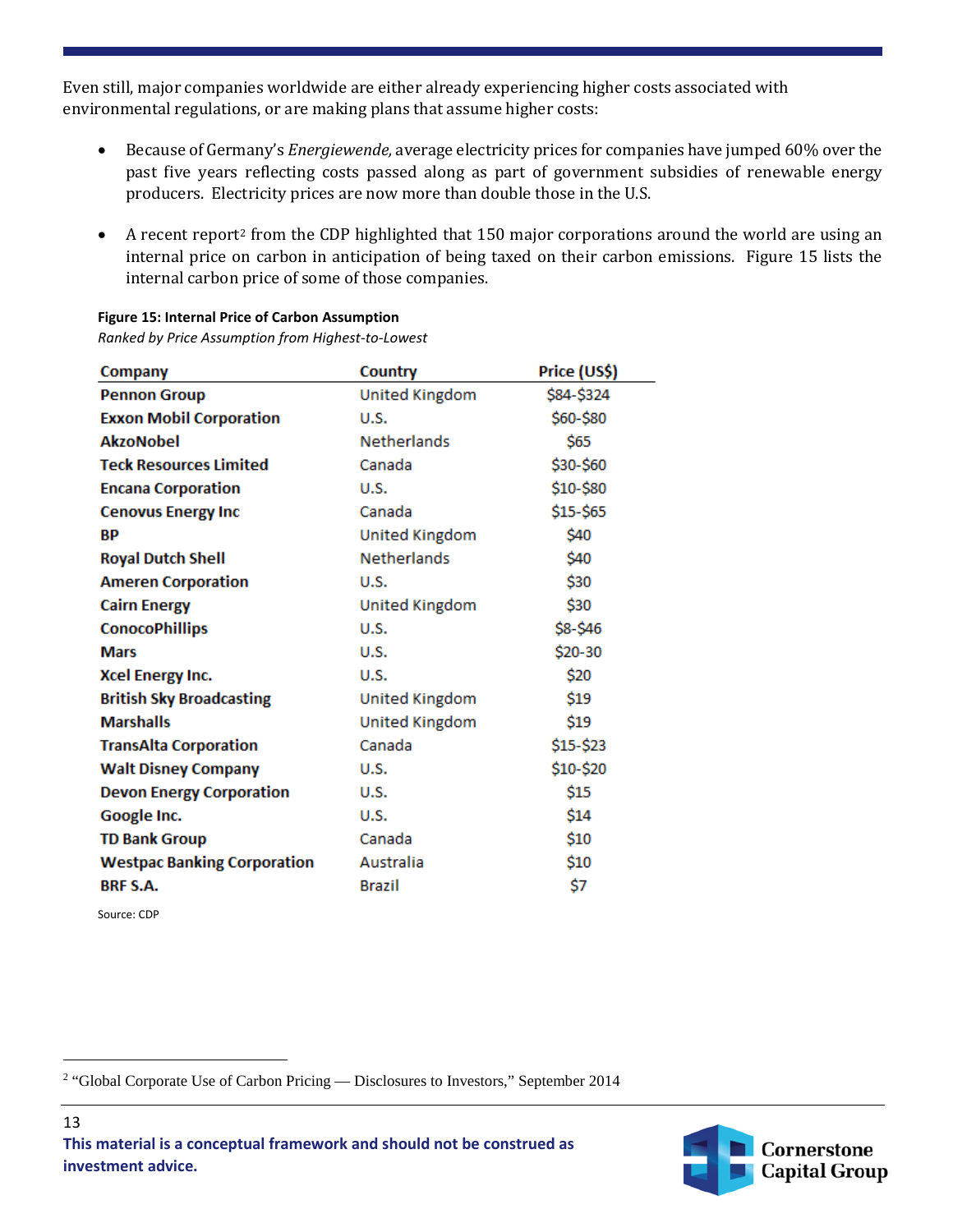### **Upward Pressure on Water Prices**

Turning from outputs (i.e., emissions) to environmental inputs, water is a natural resource without substitute. Demand for the precious resource continues to rise globally driven by population growth, industrial expansion and urbanization. Figure 16 illustrates that the OECD forecasts that, over the next few decades, the greatest increase in demand for water will come from the manufacturing sector.





At the same time, the world's fresh water supply is shrinking. As the *World Bank* points out:[3](#page-13-0)

• The world is facing increased water stress, driven by population and economic growth, land use changes, increased climate variability and change, and declining groundwater supplies and water quality.

However, there is often little incentive for efficient usage as water has no price, or is priced too low to act as an incentive for efficient resource allocation. Commenting about the ongoing drought in California, *The New York*  Times recently pointed out<sup>[4](#page-13-1)</sup> that:

• The proliferation of limits on water use will not solve the problem because regulations do nothing to address the main driver of the nation's wanton consumption of water: its price.

Moreover, in many countries, the price for domestic and household water is *higher* than the price for the industrial and commercial sector (Figure 17). The differences can be very large — in France, households are charged, on average, \$3.11 for each cubic meter of water used while the commercial and industrial sector is charged just \$0.95.

l



<span id="page-13-0"></span><sup>3</sup> http://www.worldbank.org/en/topic/water/overview

<span id="page-13-1"></span><sup>&</sup>lt;sup>4</sup> "The Risks of Cheap Water," October 14, 2014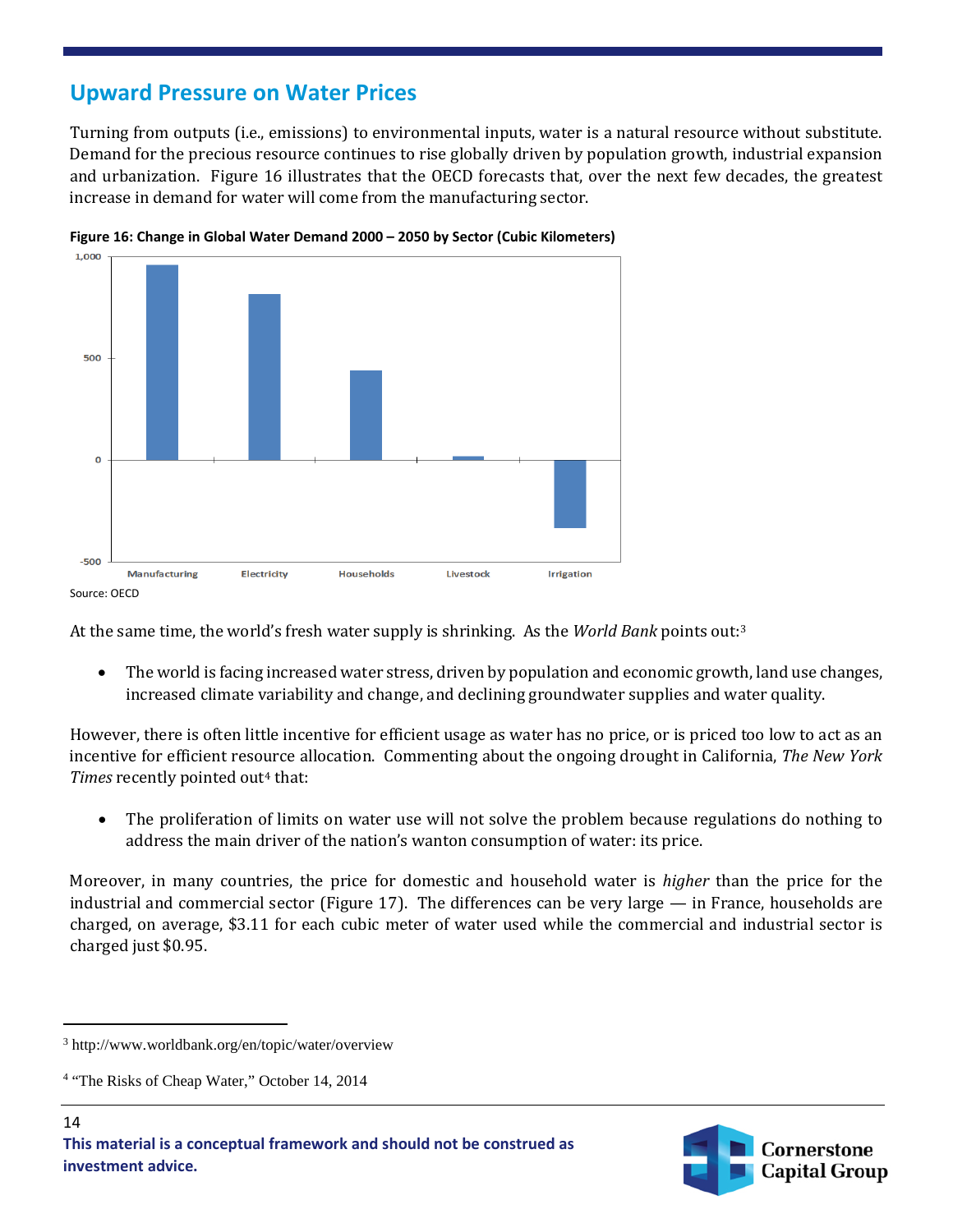



Source: OECD

In terms of costs, the provision of clean water is very expensive encompassing, among other things, water treatment as well as transport from the source to the user. (Water is heavier than oil; a system to move it long distances — especially if it involves tunneling — can cost billions.) Yet, on average worldwide, municipal suppliers do not charge enough for water to meet even their basic operational and maintenance costs.

For a variety of reasons, therefore, it seems that the trend in global water prices in the industrial and commercial sectors will be upward. Price hikes will be necessary in order to:

- Cover the cost of delivering water, as well as the depreciation of utilities' infrastructure and their R&D.
- Fix pipeline leakage in developed countries (where, in many instances, pipelines were laid over one hundred years ago) and expand network infrastructure in emerging economies.
- Cover higher costs for more expensive water supplies such as recycled and desalination water.

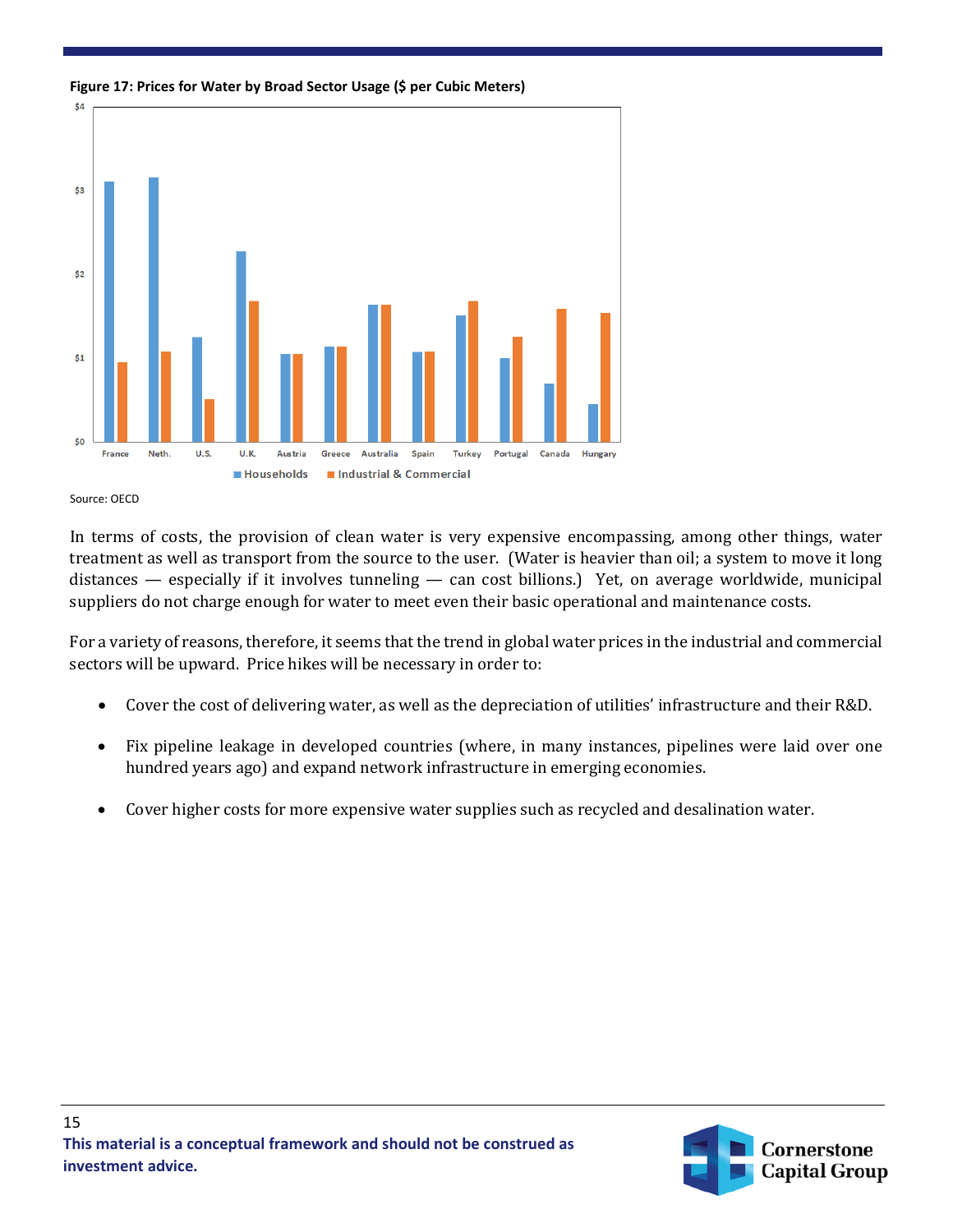## **Increasing Regulation of Waste**

Governments worldwide have been implementing more stringent and taxing waste management regulations. To be sure, the degree of regulation of waste is regional, with developed economies, in general, being more focused on the issue than most emerging economies — Figure 18.

| <b>Region</b>        | <b>Government Policy Support</b>         | <b>Comment</b>                                                                                                                                                                             |
|----------------------|------------------------------------------|--------------------------------------------------------------------------------------------------------------------------------------------------------------------------------------------|
|                      |                                          |                                                                                                                                                                                            |
| Africa               | <b>No Priority</b>                       |                                                                                                                                                                                            |
| Asia                 | <b>Medium Priority</b>                   | The high-income Asian countries have strong government policy support on reducing and managing<br>the amount of waste generated; government support is lacking in the low-income countries |
| Australia            | <b>No Priority</b>                       |                                                                                                                                                                                            |
| Europe               | <b>High Priority</b>                     | EU has a strong focus on managing solid waste and environment under the EU directive to regulate the sector                                                                                |
| <b>North America</b> | <b>Medium Priority</b>                   | U.S. policy for waste management is primarily driven by the states                                                                                                                         |
| South America        | <b>Low Priority</b>                      | Majority of South American countries do not have a policy focus on the management of solid waste                                                                                           |
|                      | Source: THE GLOBAL CLEANTECH REPORT 2012 |                                                                                                                                                                                            |

#### **Figure 18: Government Policies on Waste Management**

As Figure 18 illustrates, the European Union is at the forefront of waste management policies. The EU *Waste Framework Directive* provides guiding principles outlining the rules and requirements to be fulfilled by member countries in the area of solid waste management. Additional directives include the *Waste Electrical and Electronic Equipment Directive* and the *Packaging and Packaging Waste Directive.*

In the U.S., the federal government's *Resource Conservation and Recovery Act* required the Environment Protection Agency (EPA) to specify policies for regulation of hazardous waste. However, the bulk of the legislation in the U.S. for the disposal of solid waste and the promotion of recycling has come from state legislations.

Globally, two types of waste are increasingly being targeted:

- Landfill waste (about 70% of global waste ends up in a landfill).
- Electrical and electronic waste aka "e-waste" (one of the fastest-growing waste segments).

### **Landfill Waste**

Landfill sites are for the disposal of waste by burial and are the most common method of organized waste treatment globally. They account for upwards of 50% of waste disposal in the U.S. and the U.K., one-third in the EU and close to 100% in a number of emerging economies. In both Europe and the U.S. landfills have been facing challenges because:

- The availability of space for landfill has been on the decline, so that landfills are being located farther away from cities, thereby increasing costs associated with the transport of waste to landfills.
- There is growing awareness about the pollution caused by landfills.

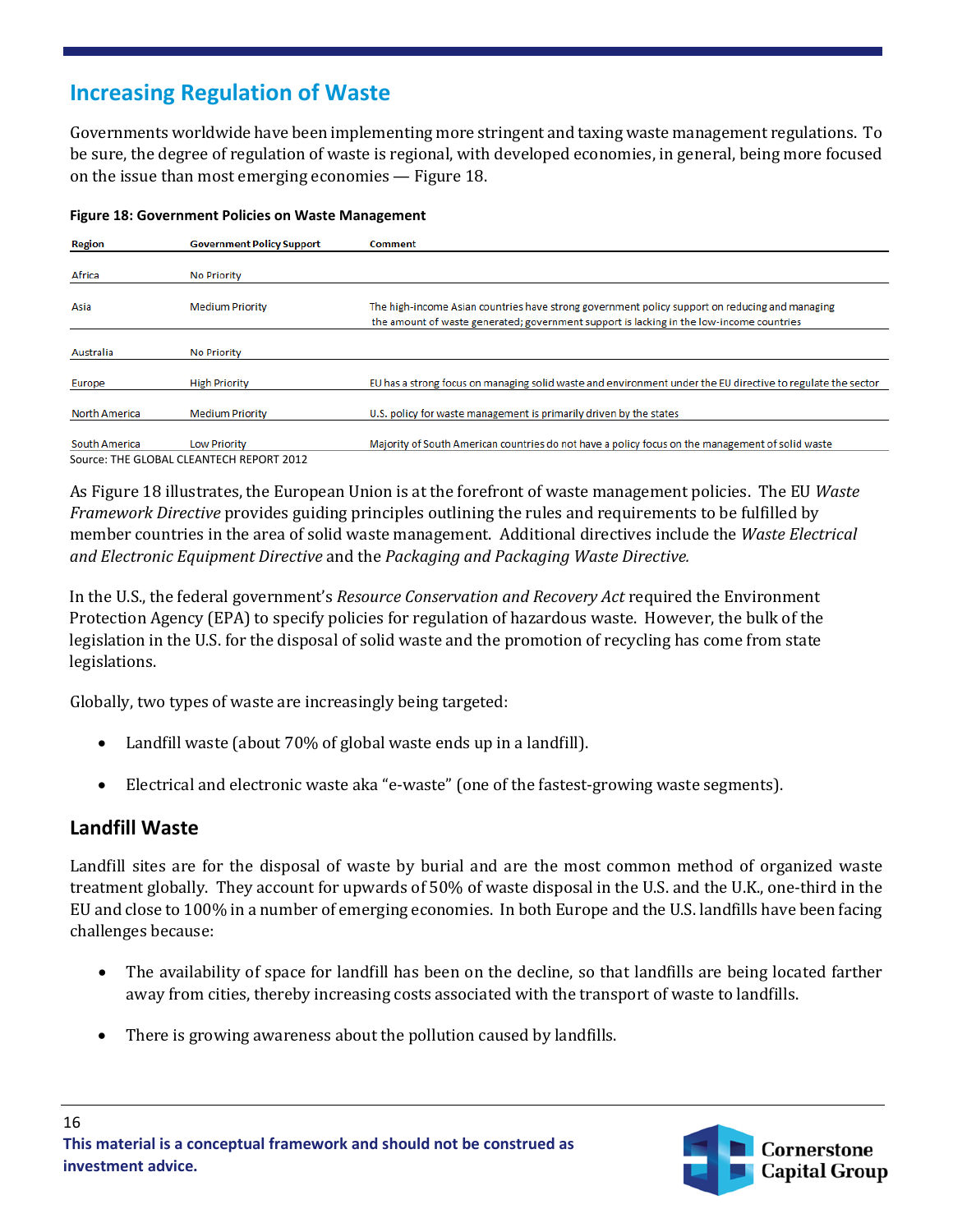In Europe, landfill taxes have been introduced in recent years and have had a significant impact on landfill treatment's share of total waste treatment (although, as noted, landfill sites still account for one-third of waste disposal in the EU). While the U.S. has no national landfill tax, many state and local governments collect "tipping" fees on the disposal of waste.

With regard to environmental issues, landfill methane is *a significant source of GHG emissions* (landfill gas is 50-60% methane). Methane is caused by the anaerobic degradation of organic material in landfills and dumps and is 20x more potent than CO2 in terms of its climate change impact.

### **E-Waste**

E-waste — discarded electrical or electronic devices — is one of the fastest-growing waste segments globally. This segment typically covers discarded PCs, office electronic equipment, entertainment device electronics, mobile phones, television sets and refrigerators.

The EU's *Waste Electrical and Electronic Equipment Directive* (WEEE) set collection, recycling and recovery targets for all types of electrical goods. The overall aim is for the EU to recycle at least 85% of electrical and electronics waste equipment by 2016. The directive imposes the responsibility for the disposal of WEEE on the manufacturers or distributors of such equipment. It requires that these companies establish an infrastructure for collecting WEEE, in such a way that "users of electrical and electronic equipment from private households should have the possibility of returning WEEE at least free of charge". Similarly, in the U.S. the proposed *Responsible Electronics Recycling Act* (RERA) would increase EPA oversight of electronic waste handling and disposal, among other things.

A number of companies are already acting before waste legislation is introduced. Some of them are motivated, in part, by the fact that certain waste contains materials that if extracted and recycled can be reused, generating significant life-cycle cost savings. So, for example, recycling one million cell phones can recover about 50 pounds of gold, 550 pounds of silver, 20 pounds of palladium, and more than 20,000 pounds of copper.

It's estimated that there will be 396 million unused mobile devices in the U.S. by the end of 2014, some of which could potentially end up in landfills where they might release toxins into the environment. Sprint has a goal of collecting nine phones for reuse or recycling for every 10 it sells annually by 2017, or a 90% collection rate; in 2013 Sprint's collection rate was 47%.